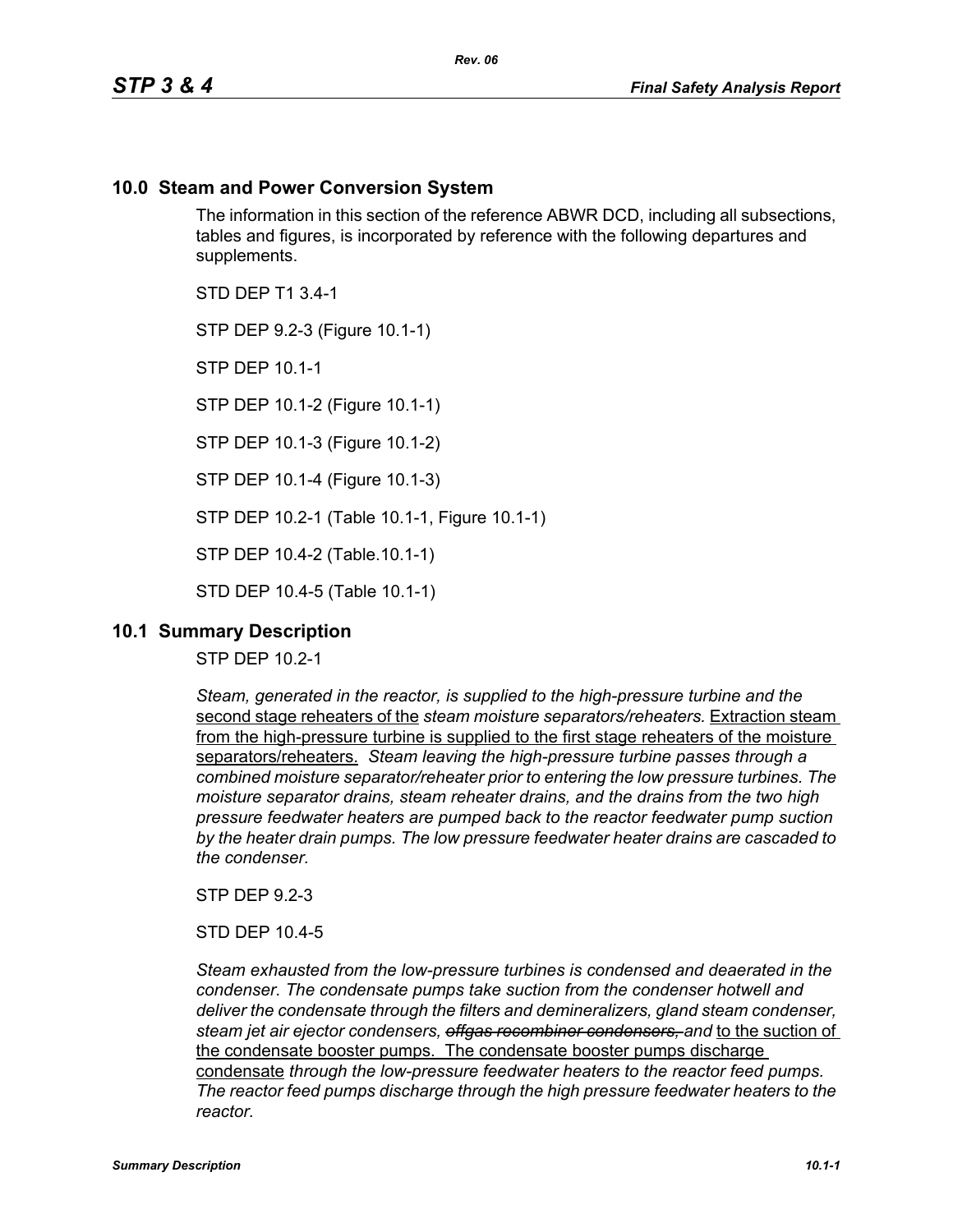The conceptual design information in this section of the reference ABWR DCD is replaced with the following site-specific supplemental information.

*Major S&PC System design features are summarized in Table 10.1-1. The system main conceptual features are illustrated on Figure 10.1-1, assuming a triple pressure condenser. This type of condenser and other site dependent ABWR plant features and parameters are reported herein based on typical central U.S. site conditions. They are given here to more completely define the ABWR Turbine Island standard design and to be used as references in reviewing future ABWR plant-specific licensing submittals, and confirming that such submittals are indeed consistent with the standard design. Nothing in the ABWR Standard Plant design is meant to preclude the use of a once through cooling system and a single pressure condenser nor will such changes affect the Nuclear Island.*

### STP DEP 10.1-1

*The inlet pressure at the turbine main steam valves will not exceed rated pressure, except when operating above 95% of the maximum guaranteed turbine flow. It will be permissible to increase the inlet pressure to 103% of rated pressure, provided the control valve position is adjusted so that the resulting steam flow does not exceed the steam flow that is obtained when operating at rated pressure with control valves wide open.* The inlet pressure at the turbine main steam valves reflects reactor power, steam line flow and pressure regulator programming, but never exceeds the pressure for which the turbine components and steam lines are designed.

### STD DEP T1 3.4-1

*Non-safety-related instrumentation is provided to measure and control flow, pressure, differential pressure, temperature, and level throughout the steam and condensate system. The instrumentation provides input signals to the plant computer, recorders and control systems* Plant Information and Control System which maintain the normal operation of the plant.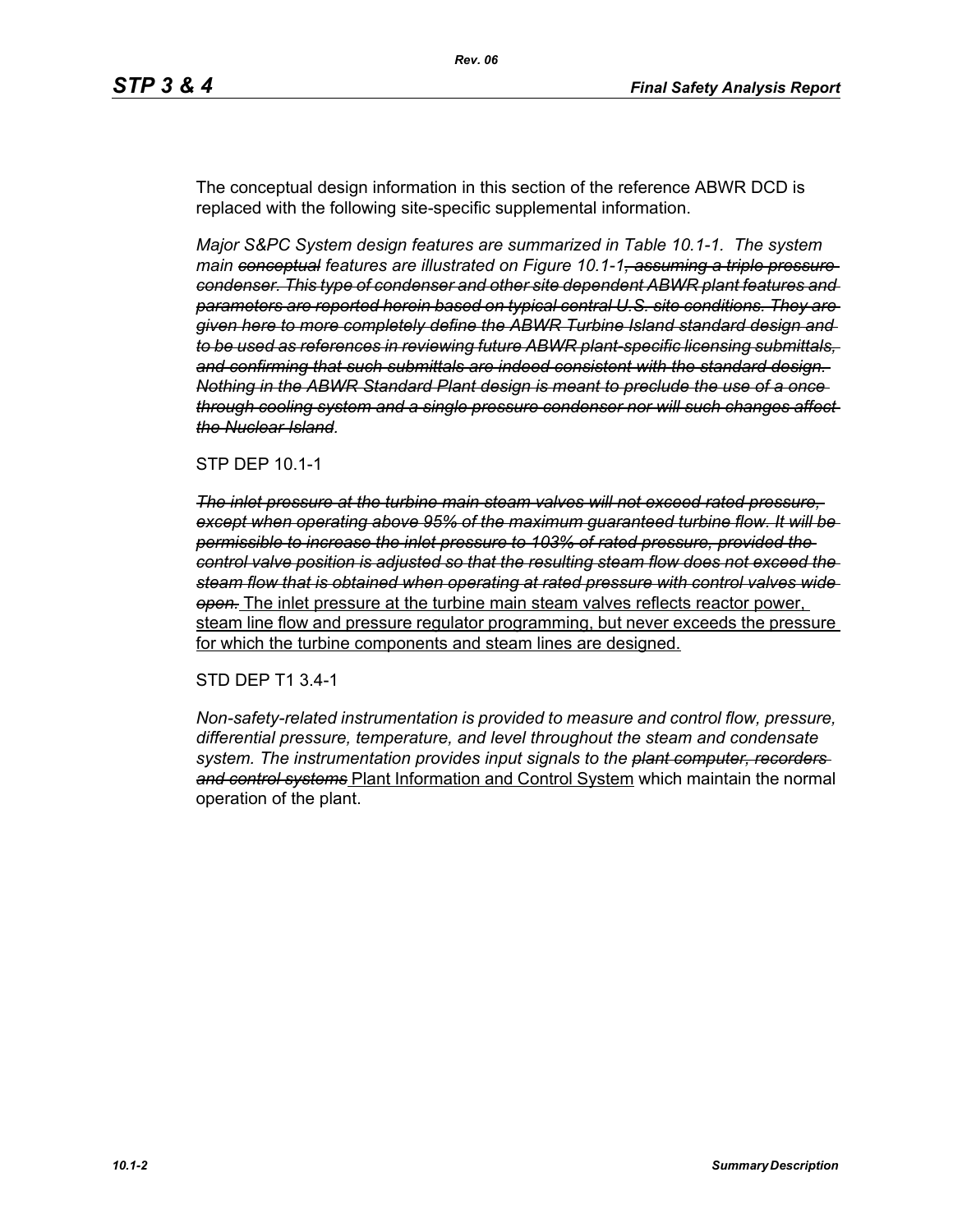# **Table 10.1-1 Summary of Important Design Features and Performance Characteristics of the Steam and Power Conversion System**

*Rev. 06*

| <b>Nuclear Steam Supply System, Full Power Operation</b> |                                                              |  |
|----------------------------------------------------------|--------------------------------------------------------------|--|
| Rated reactor core power, MWt                            | 3,926                                                        |  |
| Rated NSSS power, MWt                                    | 3,919                                                        |  |
| Reactor steam outlet pressure, MPaA                      | 7.17                                                         |  |
| Reactor nominal outlet steam moisture,%                  | 0.1                                                          |  |
| Reactor inlet feedwater temperature, °C                  | 215.6                                                        |  |
| <b>Turbine-Generator</b>                                 |                                                              |  |
| Nominal Rating, MWe                                      | ~1.400                                                       |  |
| Turbine type                                             | Tandem compound, six flow, 132.08 cm last-<br>stage bucket   |  |
|                                                          | 1 high pressure turbine                                      |  |
|                                                          | 3 low pressure turbines                                      |  |
| Operating speed, rad/s                                   | 188.5                                                        |  |
| Turbine throttle steam pressure, MPaA                    | 6.79                                                         |  |
| Throttle steam nominal moisture, %                       | 0.4                                                          |  |
| <b>Moisture Separator/Reheaters (MSRs)</b>               |                                                              |  |
| Number of MSRs per unit                                  | 42                                                           |  |
| Stages of moisture separation                            | 1                                                            |  |
| Stages of reheat                                         | 11 <sup>2</sup>                                              |  |
| <b>Main Condenser (Site Dependent)</b>                   |                                                              |  |
| Type                                                     | <b>Multiple Single pressure</b>                              |  |
| Design duty, kW                                          | ∼ <del>25.49 x 10<sup>5</sup></del> 251.50 x 10 <sup>4</sup> |  |
| Circulating water flow rate, $m^3/h$                     | ~ <del>136290</del> 272,550                                  |  |
| Circulating water temperature rise, °C                   | 16.8 7.99                                                    |  |
| <b>Condensate Pumps</b>                                  |                                                              |  |
| Number of pumps                                          | 4-50% 4 x 33% (3 operating and 1 standby)                    |  |
| Pump type                                                | Vertical, centrifugal multi-stage                            |  |
| Driver type                                              | <b>Fixed speed motor Induction motor</b>                     |  |
| Design Conditions:                                       |                                                              |  |
| Normal flow, $m^3/h$                                     | ~ <del>1817.2</del> ~2300                                    |  |
| Total head, m                                            | $426.72 \sim 150$                                            |  |
| Rated motor power, kW                                    | - <del>3800</del> ~ 1300                                     |  |
|                                                          |                                                              |  |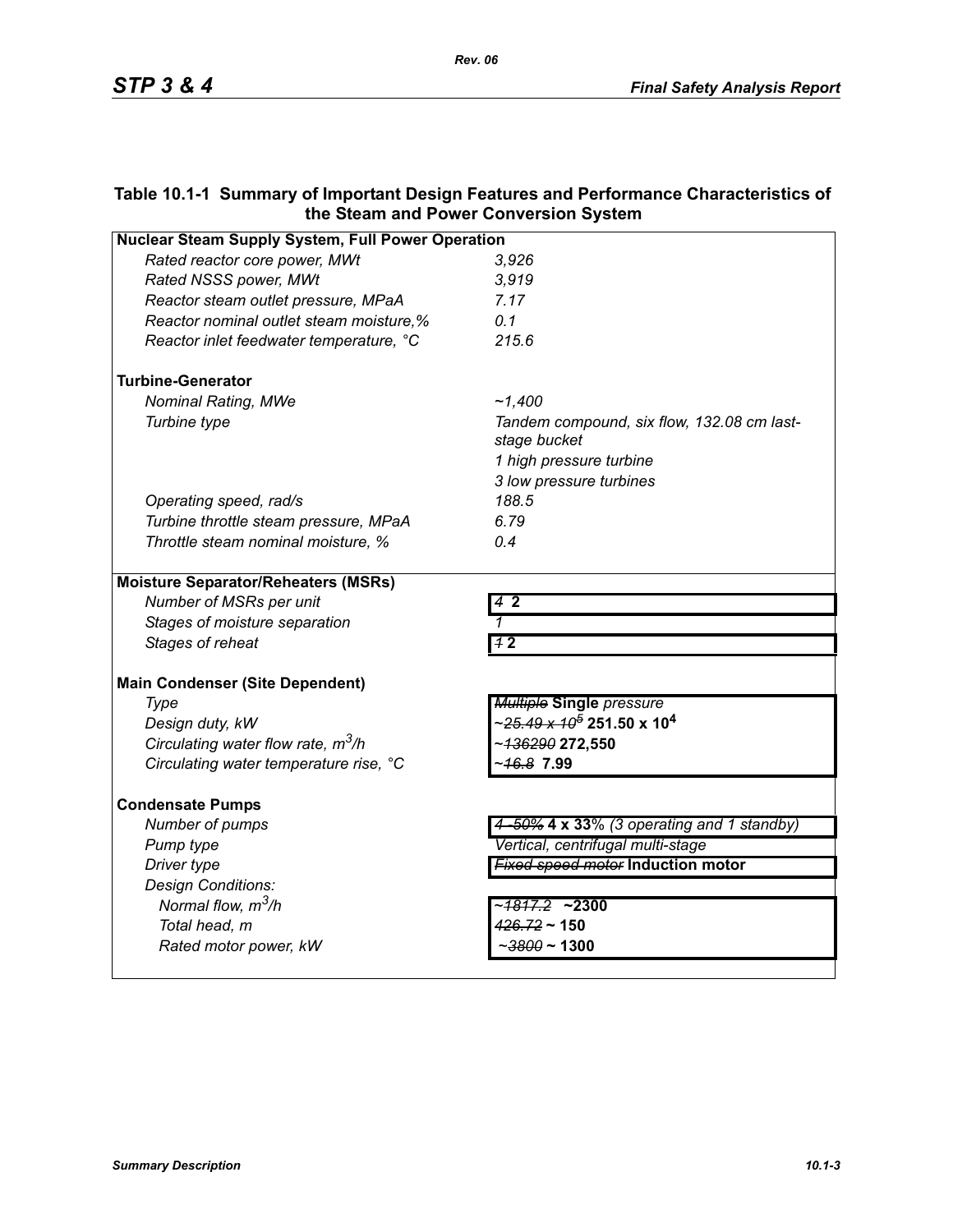| <b>Condensate Booster Pumps</b> |                                          |
|---------------------------------|------------------------------------------|
| <b>Number of Pumps</b>          | 4x33% (3 operating, 1 standby)           |
| <b>Pump Type</b>                | Horizontal, centrifugal, multi-stage     |
| <b>Driver Type</b>              | <b>Induction motor</b>                   |
| <b>Design Conditions:</b>       |                                          |
| Normal Flow, m <sup>3</sup> /h  | $-2300$                                  |
| Total Head, m                   | $-280$                                   |
| <b>Rated Motor Power, kW</b>    | $-2300$                                  |
| <b>Feedwater Heaters</b>        |                                          |
| <b>Low Pressure Heaters</b>     |                                          |
| a. No. 1                        |                                          |
| Number per stage                | 3                                        |
| Stage pressure, kPaA            | 24.543.5                                 |
| Duty per shell, kW              | $22.4$ 59.8 x $10^3$                     |
| Drain Cooler Duty per shell, kW | 13.5 x $10^3$                            |
| No. 2<br>b.                     |                                          |
| Number per stage                | 3                                        |
| Stage pressure, kPaA            | 60.8 90.0                                |
| Duty per shell, kW              | $48.85$ 38.4 x 10 <sup>3</sup>           |
| c. No. 3                        |                                          |
| Number per stage                | 3                                        |
| Stage pressure, kPaA            | <b>147 249</b>                           |
| Duty per shell, kW              | $\frac{51.88}{2}$ 62.8 x 10 <sup>3</sup> |
| d. No. 4                        |                                          |
| Number per stage                | 3                                        |
| Stage pressure, kPaA            | 330 439                                  |
| Duty per shell, kW              | $\frac{54.90}{2}$ 40.9 x 10 <sup>3</sup> |
| <b>High Pressure Heaters</b>    |                                          |
| e. No. 5                        |                                          |
| Number per stage                | $\overline{c}$                           |
| Stage pressure, kPaA            | <del>1,353</del> 1244                    |
| Duty per shell, kW              | $171.55$ 125.3 x 10 <sup>3</sup>         |
| f.<br>No. 6                     |                                          |
| Number per stage                | 2                                        |
| Stage pressure, kPaA            | 2,311 2250                               |
| Duty per shell, kW              | $\frac{428.73}{136.5}$ x 10 <sup>3</sup> |

# **Table 10.1-1 Summary of Important Design Features and Performance Characteristics of the Steam and Power Conversion System (Continued)**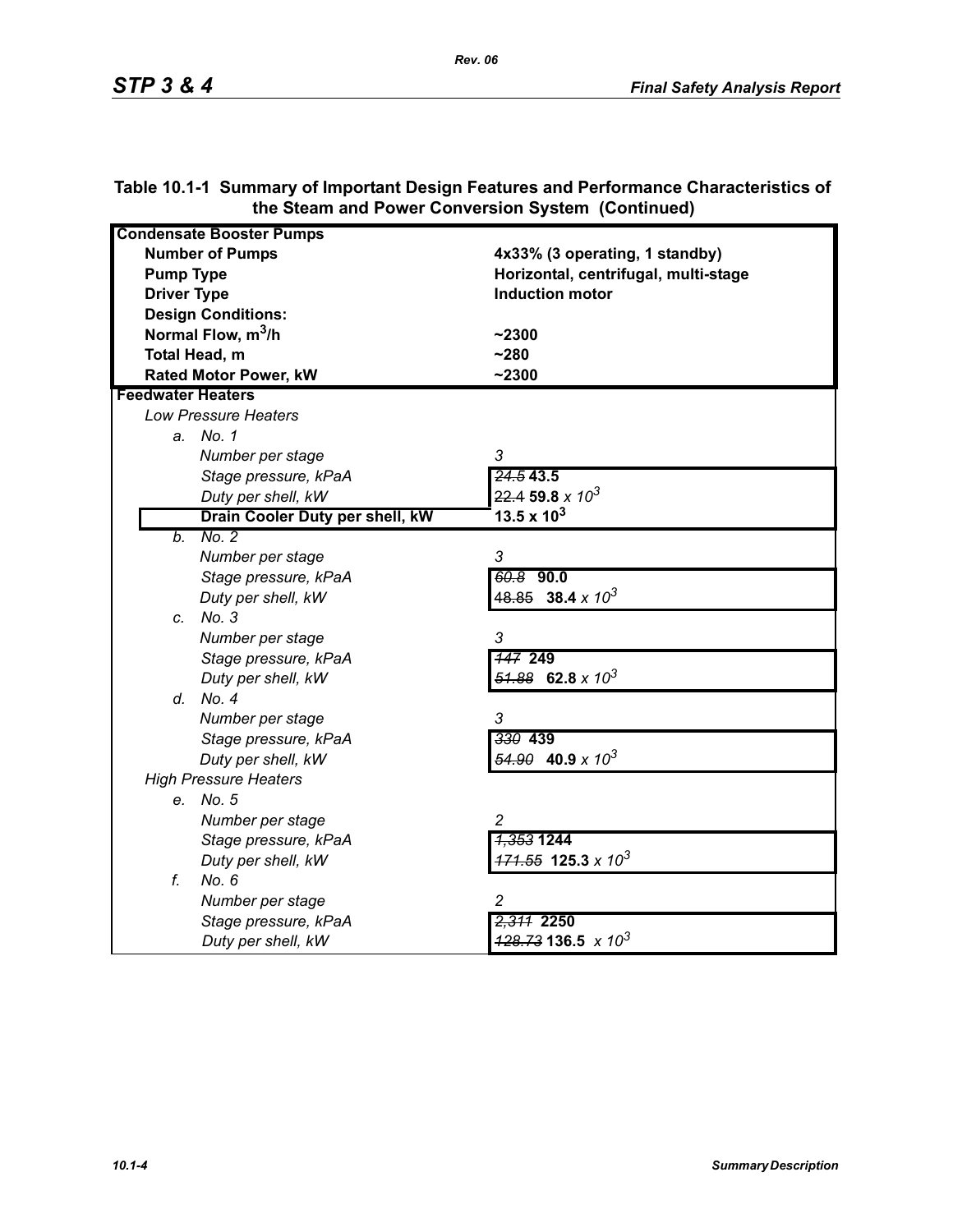| <b>Reactor Feedwater Pumps</b>             |                                                             |
|--------------------------------------------|-------------------------------------------------------------|
| Number of pumps                            | 3 normally operating (33-65%), 1 standby,<br>variable speed |
| Pump type                                  | Horizontal, centrifugal, single stage                       |
| Driver type                                | electric motors                                             |
| Design conditions:                         |                                                             |
| Main pumps:                                |                                                             |
| Normal flow, $m^3/h$                       | ~ <del>4202.27</del> ~3300                                  |
| Total head, m                              | $~100.08$ ~ 760                                             |
| Rated motor power, kW                      | ~ <del>11.200</del> ~ 8400                                  |
| <b>Heater Drain Pumps</b>                  |                                                             |
| Number of pumps                            | $2 \times 50\%$ 4 x 33% (3 operating, 1 standby)            |
| Pump type                                  | Horizontal, centrifugal                                     |
| Driver type                                | <b>Fixed speed motor Induction Motor</b>                    |
| Design conditions:                         |                                                             |
| Normal flow, $m^3/h$                       | ~ <del>1362.9 </del> ~1250                                  |
| Total head, m                              | $~228~\sim 370$                                             |
| Rated motor power, kW                      | ~ <del>1850</del> ~ 1600                                    |
| <b>High Press. Heater Drain Tank</b>       |                                                             |
| Number of tanks                            | $\overline{21}$                                             |
| Design, pressure kPa MPaG                  | 4,547 1.67 & Full Vac.                                      |
| Tank capacity, m <sup>3</sup>              | <del>56,700 L</del> ~ 98                                    |
| <b>Low Press, Heater Drain Tanks</b>       |                                                             |
| <b>Number of tanks</b>                     | 3                                                           |
|                                            | 0.35 & Full Vac.                                            |
| Design, pressure MPaG<br>Tank capacity, m3 | ~4                                                          |
|                                            |                                                             |

## **Table 10.1-1 Summary of Important Design Features and Performance Characteristics of the Steam and Power Conversion System (Continued)**

*\* Nominal depending on specific Turbine Building layout considerations*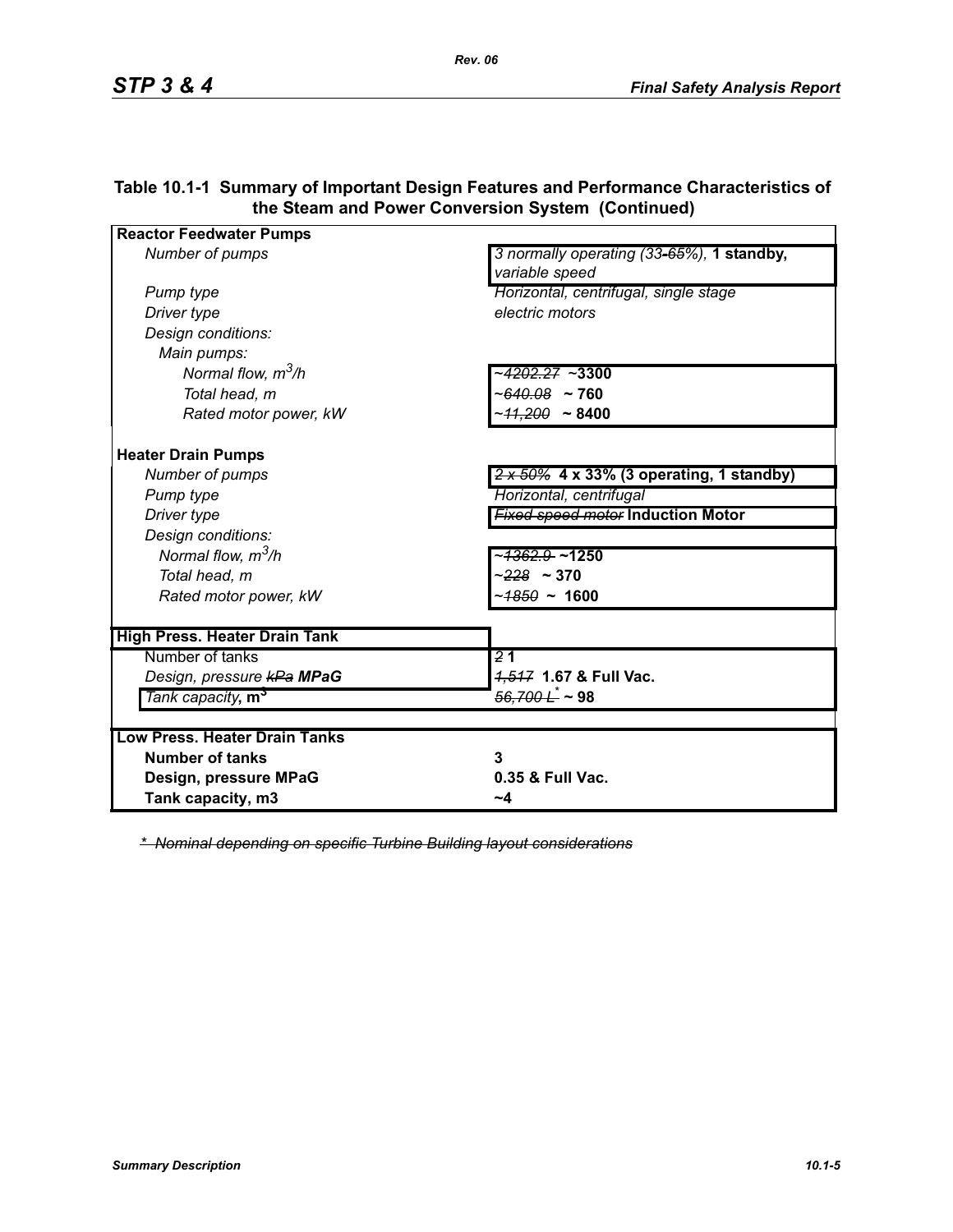